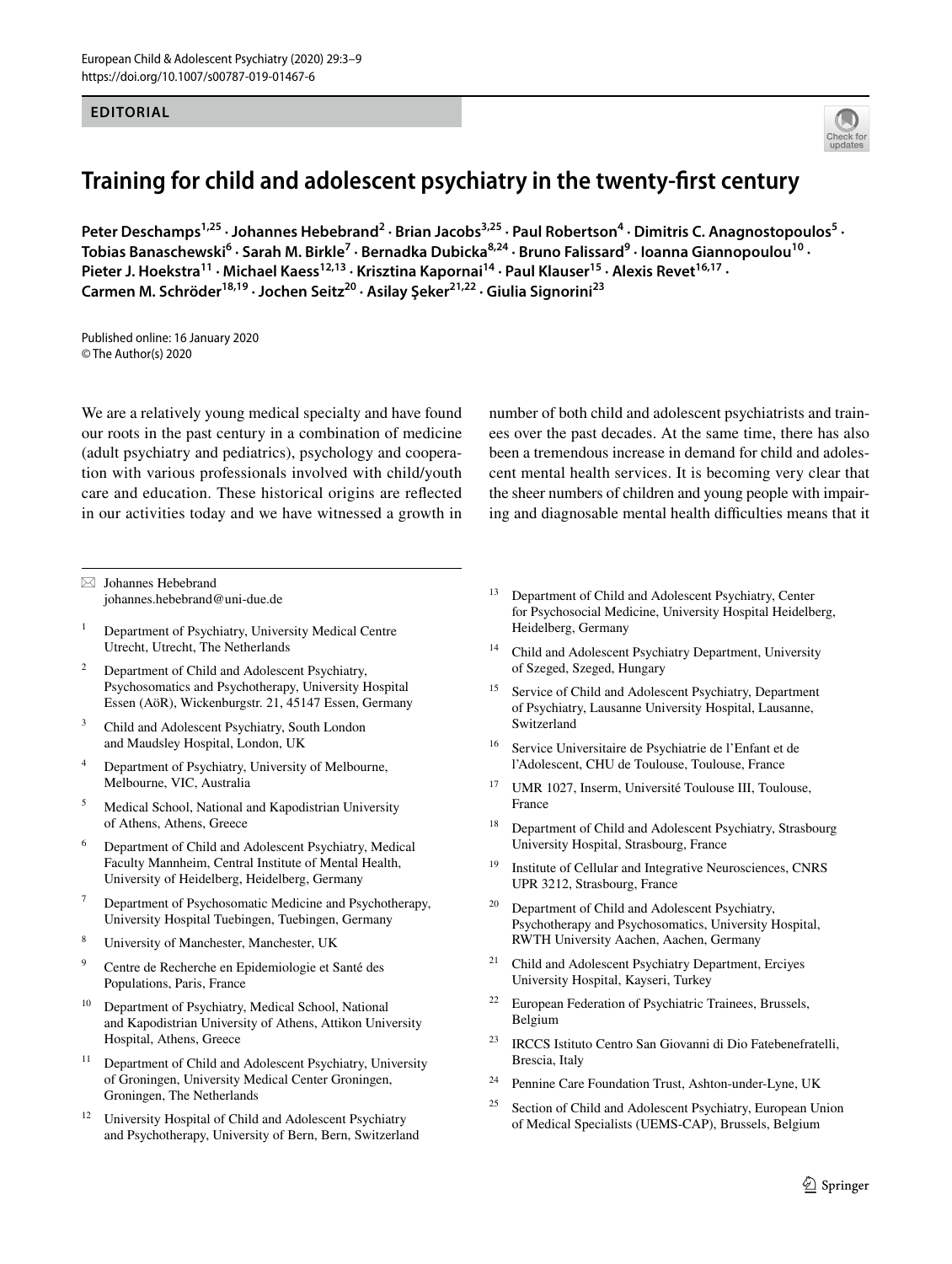is likely to be a Herculean task to train enough high-quality mental health specialists/therapists. Some complex cases can wait several years before being properly understood diagnostically and getting appropriate help. This delay is distressing for the young patients and their families, contributes to chronicity and misses the opportunity for early intervention as well as wastes resources that could be more efectively used.

This special issue of *European Child and Adolescent Psychiatry* titled "The European and global perspective on training in child and adolescent psychiatry" takes an updated global look at training in child and adolescent psychiatry with a particular focus on Europe. To extend upon a global synopsis published in 2015  $[1]$  $[1]$  and overviews of other specifc regions (e.g., Far East [\[2\]](#page-6-1), Europe, [[3\]](#page-6-2)), we have invited experts to provide a detailed overview of the training of child and adolescent psychiatrists in their countries/regions. Based on the papers in this focused issue 'The European and global perspective on training in child and adolescent psychiatry' [\[4–](#page-6-3)[12\]](#page-6-4), previous work and the experience and opinions of the authors, in this editorial we aim to provide an overview of the competencies already in our training that we may want to safeguard for the future and consider new competencies and skills it may be wise to include. As CAP training is frmly embedded in local care systems and society, our aim is not to provide a one-size fts all approach, but rather to provide readers with good examples around the world that can be built upon in their efforts to equip training programs to provide the trainees with a solid foundation for their future work.

Training young doctors to specialise as child and adolescent psychiatrists requires adaptation and developing greater depth in understanding the requirements for "professionalism" and "ethical practice". In the UK all doctors are expected to follow the fve tenets of the General Medical Council [[13](#page-6-5)] (Ref): (i) make the care of your patient your first concern; (ii) be competent and keep your professional knowledge and skills up to date; (iii) take prompt action if you think patient safety is being compromised; (iv) establish and maintain good partnerships with your patients and colleagues; (v) maintain trust in you and the profession by being open, honest and acting with integrity. These tenets need to be understood in CAP in the context of our patients who are rapidly developing individuals in a dependent context. Their vulnerability needs to be understood and protected while also respecting their increasing autonomy as we aim to help them to develop into adults who will fourish or at least manage despite the difficulties that have brought them to our attention. Physicians must demonstrate a commitment to the principles and practice of diversity, consent and confidentiality. The very nature of work entails managing difficult and problematic relationships between patients and their carers where confict is common. Hence, personal attributes of tact and sensitivity, and skills in negotiation/mediation are

critical to our professional role. In this regard, patient and carer-centered practice, self-awareness of one's own psychological processes and the team approach to patient care should be cornerstones of the core curriculum of CAP.

So what are the skills that a child and adolescent psychia– trist needs as we go forward? What challenges lie ahead? How do we train for these?

# **Competencies related to our medical background**

# **Child and adolescent psychiatrists as medical doctors**

Having a specialist medical voice in the assessment and treatment of children and young people with mental health difficulties and in contributing to the public health perspective of such services remains important, for several reasons. First, there are many situations where there is a strong biological basis or contribution to mental health difficulties. Second, there are often biological consequences of mental health difficulties that are best understood and addressed by a physician with skill sets, in both medicine and psychopathology. Third, the biology and psychopathology interact frequently in intricate ways and against a developmental background. They have to be considered together in an integrative diagnostic and therapeutic approach to achieve optimal care.

To fulfll child and adolescent mental health needs in the future as medical specialists, we will have to innovate to develop our assessment procedures and interventions and importantly to be leaders in the planning of effective, efficient and equitable systems of care for children and young people. In addition to emerging knowledge, there are huge gains to be achieved by implementing what we already know in terms of epidemiological need, efective care systems and currently available clinical approaches.

#### **Promotion of a bio‑psycho‑social approach**

We need to promote this in collaboration with our patients and their families. A solid understanding of bio-medical knowledge of the body and mind and their complex interactions is essential for our work. Sound medical skills (e.g., history taking) and attitudes (e.g., empathy) are the foundation of every physician. We should continue to support good, current examples of medical training that focus on medical students' needs. For example, these will include problem-based learning, early contact to patients and teaching in small groups to foster doctors that can then co-focus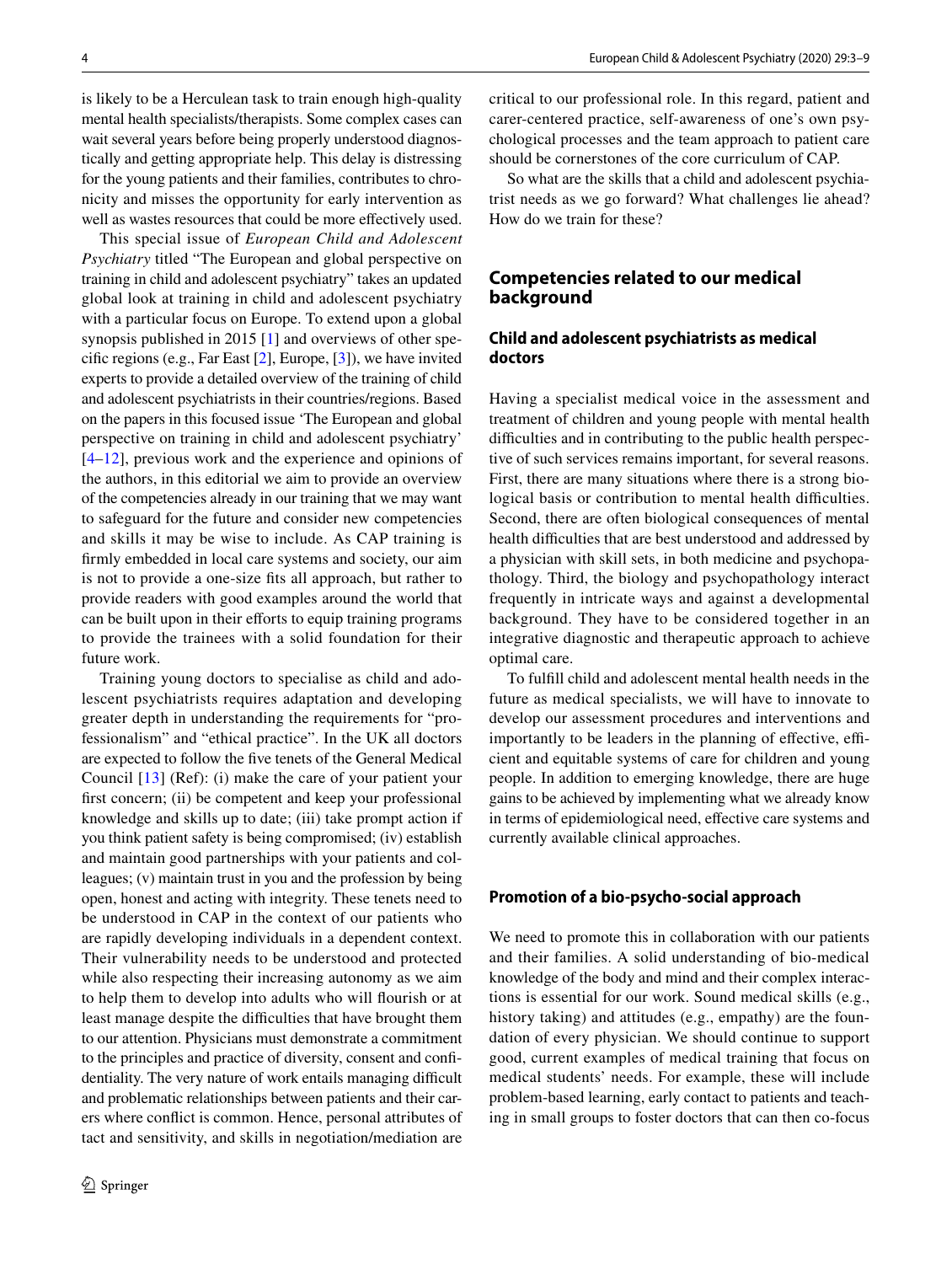with their patients' on the their needs for appropriate treat– ment and care.

#### **Skills related to psychopharmacological treatment**

Drug treatments are often required to help the patient (and caregivers) to better control symptoms. Trainees must gain broad skills in both general psychopharmacology and in disorder-specifc drug treatments including the appropriate and safe use of currently available pharmacological agents. To achieve this aim, trainees must understand the academic evidence base for such treatments, be able to adequately interpret randomized clinical trials and meta-analyses and apply this to individual cases. Importantly, clinical trials are usually based on study durations of a few weeks only resulting in a knowledge gap with respect to the efectiveness of long-term treatments. Patients entering clinical trials potentially bear little resemblance to the patients seen routinely. The inherent risks of over-prescribing single or multiple medications must be explicitly taught. The legal and ethical implications of drug treatments also require extensive train– ing. Trainees must be able to critically assess the safety of drugs, particularly because the brains of our patients are still developing very actively. They may be dependent on drug treatment for prolonged time periods.

The recent biomedical advances in our understanding of the function of the brain will hopefully renew the interest of potential research and development funders, including government, industry and philanthropic, in the treatment of mental disorders. We need to teach skills to allow collaborations between partners for treatment development and potentially prevention of neurodevelopmental and other mental disorders with an early onset; at the same time trainees should learn to critically refect the interests of partners as compared to our own to avoid conficts of interest that impact our prescription patterns.

### **Integration of novel biomedical fndings into practice**

We are witnessing an unprecedented increase in research and a burgeoning of empirical studies about child development, psychopathology and treatments. Research has extended into imaging, high resolution electrophysiology, molecular genetic/genomics and other highly technical neurobiological venues. A child and adolescent psychiatrist requires training to obtain a solid grasp of these felds and their clinical implications. In addition, a trainee needs guidance on how to stay informed with unbiased information and on how to be able to judge the potential impact of future developments for clinical work.

The recent molecular genetic advances in the elucidation of rare monogenic forms of mental and behavioral disorders and of polygenes and copy number variation in common mental disorders will have an increasing impact on future assessments and treatments. This development may represent just the beginning of a more biologically driven approach (proteomics, metabolomics, epigenetics) to diagnostics, which will subsequently allow for stratifed treatments. Genome wide association studies have repeatedly pointed to genetic overlaps between somatic and mental disorders. These recent developments raise the possibility of overcoming the body–mind dualism allowing us to reduce the stigmatization associated with mental illness. Training will need to accommodate these findings if child and adolescent psychiatrists are to play a role in the assessment including provision of information to patients and their families and promotion of stratifed treatment. Because these fndings may have implications at the societal level, we need child and adolescent psychiatrists with the scientifc background and authority to provide professional and ethical guidance.

#### **Promotion of evidence‑based care**

Trainees should be competent at the academic principles underlying the generation of guidelines including systematic literature search, meta-analyses, diferent levels of evidence and involvement of diferent specialists and interest groups; they need to be taught how to critically assess novel fndings.

### **Promotion of translational research and engagement of young clinician‑scientists**

Training should provide an opportunity to allow the trainee to discover his or her interest in research. In a recent editorial, young clinician-scientists of the ESCAP Research Academy pointed to the importance of further developing and supporting dual training (i.e., MD-PhD) in our feld to promote a smooth translation from the lab to clinical work [[14\]](#page-6-6). Even more importantly, child and adolescent psychiatry needs medical trainees with a strong interest in science [[14](#page-6-6)]. Clinician-scientist careers should be systematically promoted and flexibly implemented. This refers to the amount of time spent in each feld as we will need 50/50 clinician–scientists as well as clinicians with research interest and scientists with some continuing access to patients. Also, the timing of training in clinical work and scientifc research should be fexibly adapted to the individual's and the institution's preferences and possibilities. Dual careers are highly relevant for the attainment of academic positions, which are key for promotion of research and teaching, as well as for effective lobbying. Research within child and adolescent psychiatry is pivotal for our medium and longterm survival.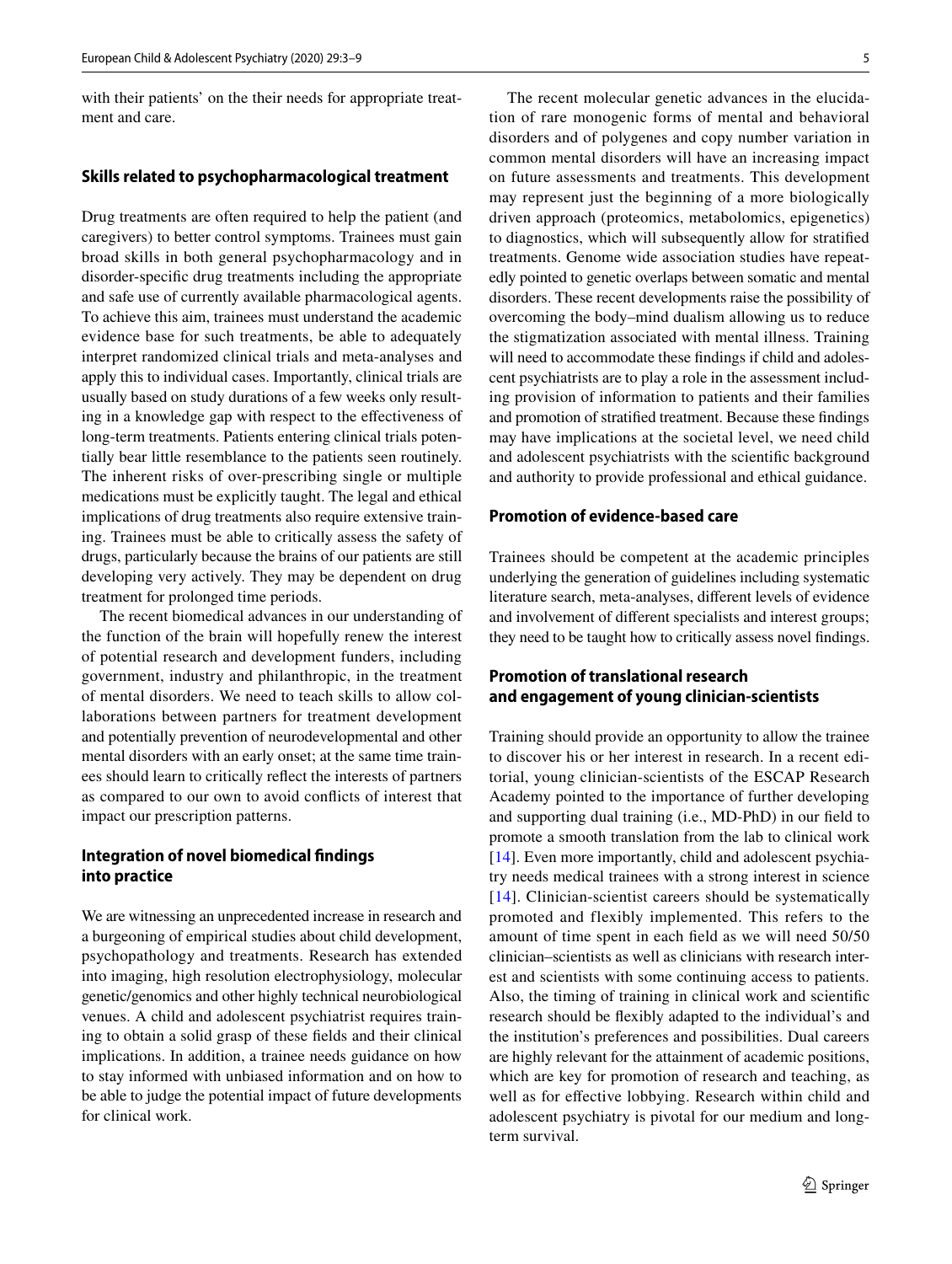## **Integration of medical treatments and psychotherapy**

It is absolutely clear that for many complex disorders psychotherapeutic treatments of one form or another, delivered individually, with families or groups, is an extremely important component of a multifocal treatment. Overall, the advances in psychotherapy have been considerable, but limitations have also become clearer especially as an isolated form of treatment for moderate and severe or complex disorders.

Many psychologists and other professionals are very profcient in the delivery of psychotherapeutic interventions. We agree that if a psychotherapeutic intervention is the sole mode of treatment required for an individual patient, the treatment and case management can be provided by another professional. It is however, crucial that a full formulation that goes beyond understanding situations solely in psychological terms and that misses biological elements, is carried out in making treatment decisions. This has implications for training child and adolescent psychiatrists and their child and adolescent mental health colleagues. We acknowledge the substantial national diferences in mental health care provision and training programs should ensure acquisition of competencies required to function within the policies and funding of the respective national system. Collaborative training across disciplines should ensure that the role of the child and adolescent psychiatrist is clear to this situation. Where the recommended psychotherapeutic intervention fails to show improvement or is associated with deterioration, the child and adolescent psychiatrist should be consulted and the case should be re-evaluated. The particular CAP skills lies in their ability to coordinate and contribute to the holistic biopsychosocial treatments of children and adolescents with moderate or severe and complex disorders that are insufficiently treated with a psychotherapeutic intervention alone. To fulfil this, CAPs need to have a solid understanding and experience of psychotherapeutic interventions that can be delivered locally.

Child and adolescent psychiatrists must be able (a) to determine the relative balance of psychotherapeutic treatments with biomedical or other contextual interventions, (b) to contribute to decisions determining the most effective type of a psychotherapeutic intervention and its duration for individual cases, (c) to review the efectiveness of a psychotherapeutic treatment and (d) to work with colleagues to deploy such resources within multidisciplinary teams. Our training should focus on our capacity to address these core competencies.

Clearly, child and adolescent psychiatrists should be trained to understand and collaborate with psychotherapists when consulting to others in their assessments and interventions; also, in complex cases when asked to consult or take over a case by colleagues, child and adolescent psychiatrists have to have sufficient psychotherapeutic skills to offer a mixed treatment package. We should also be at the forefront of developments at the interface between biomedicine and psychotherapeutic interventions. We need to integrate new knowledge into psychoeducation and psychotherapy. In addition to the emergence of novel treatments we should also enable trainees to successfully implement those evidencebased treatments already available. Finally, psychotherapeutic skills are useful to minimize anxiety of patients, caregivers and colleagues in a multi-disciplinary team setting and sometimes across agencies.

In conclusion, we regard it as important that child and adolescent psychiatrists are trained to a certain level of psychotherapeutic skills to be able to treat patients and families within a multifocal treatment approach including psychotherapeutic interventions, to allow collaboration with other psychotherapists, and to provide clinical leadership. As such, psychotherapy must defnitely continue to fgure prominently in the curricula of CAPs. Training should have a strong focus on developing the competencies of young CAPs to that take a lead role integrating both biomedical and psychological knowledge. We also suggest that some of this will best be realized by some joint training across disciplines.

# **Integration of digital revolution, artifcial intelligence, e‑mental health**

The digital revolution in combination with artificial intelligence asks the question as to the future and type of all treat– ments including psychotherapy. To what extent will it need to be delivered face to face? The need for training in child and adolescent telepsychiatry (e.g., real-time bidirectional videoconferencing) has become evident in specifc regions in Europe and overseas to deliver specialized mental health care to remote communities, where mental health services are grossly scarce. This way of delivering service, using different models of care, requires new skills, but also evidencebased research and development of best practice recommendations (addressing legal and ethical issues). E-mental health and virtual reality are increasingly being utilized for therapeutic purposes. Currently, companies are investing heavily to further develop emotion recognition technologies. Online treatment programs and bots based on artifcial intelligence (AI) will have a strong impact requiring attention and careful scrutiny. Perhaps initial psychotherapy interventions, or psychoeducation, may be amenable to machine-based approaches. Offers will encompass a whole bouquet of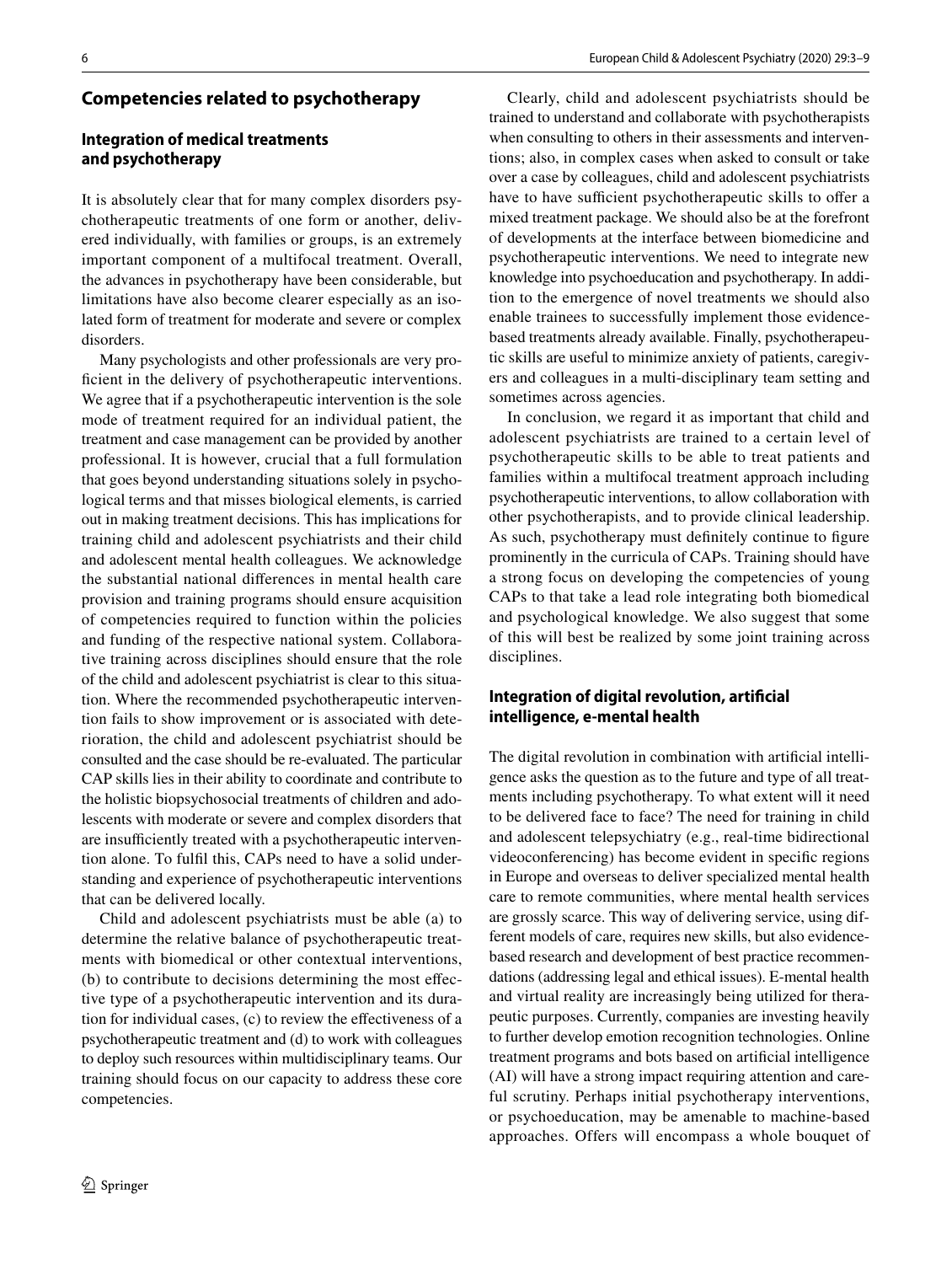self-administered online programs of diagnostics, psychoeducation and treatment tutorials to blended approaches with online or personal assistance/motivation up to full-fedged face-to-face psychotherapy. Because trainers frequently have little knowledge and experience of these recent developments, we need to ensure that trainees receive the information enabling them to frmly establish the link and make use of the digital revolution and AI, carefully assessing its evidence-base. It is important our feld contributes to the practical implications for treatment and service delivery and that we remain abreast with developments.

# **Competencies related to multi‑professionalism, networking and the future role of child and adolescent psychiatrists in provision of mental health care services**

Child and adolescent psychiatrists need to be experienced in working in multi-professional teams. Their training must capture this essential feature. Our training should allow us to achieve the prerequisites for leadership and management of large and multidisciplinary teams who focus on children and adolescents with complex mental health problems. The development throughout training of curiosity and the will– ingness to learn from others' perspectives, as well the ability to share knowledge and skills are crucial in building fruitful co-operations.

#### **Taking roles in a stepped care system**

At the level of national mental health care programs the delineation of increasingly sophisticated and cost efective tier levels of mental health care is ongoing. We need to train child and adolescent psychiatrists to understand their roles in such a stepped care system. These competencies need to be carefully thought through and incorporated into training programs. Relevant issues include (i) the role of child and adolescent psychiatrists in direct clinical and secondary consultation to other professionals in a stepped care system, (ii) clinical leadership in some specialist services, (iii) balancing patient-centered care with population-based care including the sharing of resources, (iv) training and mentorship to improve the capacity of other professionals, and (v) health care system management skills. Each of these roles needs further specifcation of the competencies, for instance to decide what should be included in training of consultation skills (e.g., written and summary skills for other profession– als), the capacity to review treatments, training and overseeing others and leadership in clinical systems. We need to enable future child and adolescent psychiatrists to reach out to government and other professionals/institutions in the feld to improve the overall management of youths with mental disorders; to be capable advocates for policy and to learn the skills of collaborative approaches with experts by experience (often ex-patients), parents and carers as well as with other professionals. We need to more systematically provide child and adolescent psychiatrist with the relevant skills including public health analysis and advocacy and developing patient friendly care systems. Many child and adolescent psychiatrists will not be involved in this type of work on a daily basis but many find themselves in this situation from time to time in their careers.

#### **Prevention and early intervention**

Societal factors such as poverty, poor living conditions, abuse and many other factors increase the prevalence of mental health disorders. They have a marked effect on the economies of our countries, let alone the distress and impairment caused. Much is said about prevention and early intervention; while evidence exists for particular intervention, good examples of successful broad upscaling of programs are limited. Child and adolescent psychiatrists need to understand the diferences between mental health promotion, prevention and various levels of early intervention. All child and adolescent psychiatrists should receive some training to support health promotion, prevention, resilience and early intervention in their communities.

#### **Assure transition to adult psychiatry**

Transitioning to adult psychiatry services represents a critical time for young people with mental health disorders. Continuity of psychopathology does not match the current structures of mental health care systems; the gap between adolescent and adult services is a major barrier that does not serve our patients well. Transitioning is particularly needed for neurodevelopmental disorders and early onset psychoses but also for the large proportion of adult mental health disorders that commence in adolescence. The introduction of a shared mandatory transition training for CAPs and adult psychiatry trainees that follows a developmental approach would greatly assist. Further, identifcation of the optimal amount of child and adolescent training in adult psychiatry and vice versa should be urgently considered, as well as a harmonization of curricula, which in Europe appear to be very heterogeneous [\[5](#page-6-7), [15,](#page-6-8) [16\]](#page-6-9).

#### **Teaching and learning skills**

Educating and sharing our knowledge is important for our young patients and their parents as well as with other adults who contribute to their welfare including teachers, nurses and our other medical colleagues. Further integration of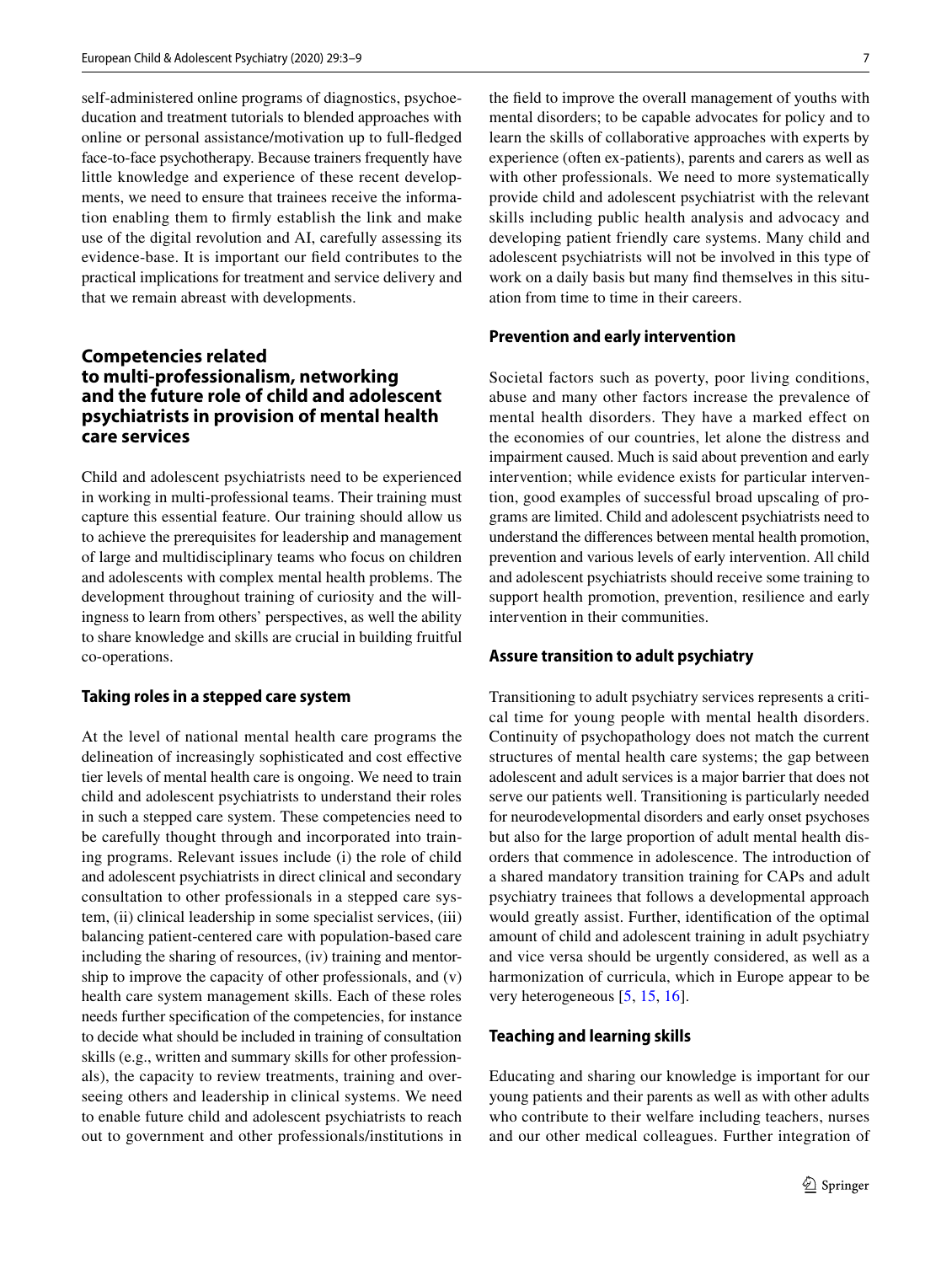psychiatric, psychosomatic and psychological contents into medical training is urgently warranted to support a holistic bio-psycho-social approach early in the career of every physician. Such efforts will boost the collaboration between medical specialists and ensure that every specialist has a solid knowledge of mental functioning and mental disorders and how to address these in his/her interaction with patients. Physicians need to be trained to decide when the input of a child and adolescent psychiatrist is required to avoid delays in assessment and treatment of an underlying or contributing mental disorder.

Through promotion of the bio-psycho-social approach within our medical schools we generate interest, understanding and enthusiasm among medical students for our feld. The future of child and adolescent psychiatry critically depends on a sufficiently high influx of capable physicians with the desire to train and continuously shape our feld. We need to ensure child and adolescent psychiatry is a highly rewarding and attractive feld and expose medical students and junior doctors to our exciting profession. Interest for our feld will beneft from the substantial advances in the neurosciences which remind us that symptoms of the mind, like other medical symptoms, originate from an organ (i.e., the brain). These advances in neuroscience deserve credit for placing the brain central in recent developments in child and adolescent psychiatry. They require CAPs to have sufficient neuroscience training to understand advances in the feld and the teaching skills to interpret these fndings for others who live and work with our patients.

## **Training to manage twenty‑frst century risks and vulnerabilities**

Current global challenges may impact the mental health of children and young people. Prominent examples include migration, wars, and terrorist attacks which all have obvious implications for the mental health of children. Fridays for Future has developed as a youth based movement; the fears related to climate change but also the slow progress with respect to environmental changes to reduce carbon dioxide emissions is already beginning taking its toll on vulnerable adolescents. It seems likely that climate change and its impacts will affect tomorrow's mental disorders and require child and adolescent psychiatrists to respond to an evolving challenge. There are other risks and opportunities in the ever changing social media. Gender dysphoria is becoming more prominent. In summary, we need to prepare trainees in our field for these challenges, to come up with innovative strategies to help young people who develop serious disorders associated with these challenges.

Recent European history has revealed that migration is a world-wide issue that does not stop at our borders. It is hard to envisage that migration will NOT continue over the next decades. It has become evident that it is by no means easy to provide efective treatment due to for instance language or cultural barriers. We need to train child and adolescent psychiatrists to provide culturally sensitive mental health care to immigrant and refugee children and their families, who often face or have survived the additional stressors of exposure to the traumas of war, torture, persecution, or natural disasters, the process of immigration, and changes in family structure and dynamics forced by these events. Unaccompanied minors are a particularly vulnerable group of refugees in need of special protection and support. Contextual understanding of psychosocial, cultural challenges they face are relevant to clinical issues and psychopathology they might exhibit. Teaching our trainees to be sensitive, to and have the skills to address these are imperative in working with them directly or in providing consultation to a system of care for them. Trainees need to learn the skills of mental health in the context of culturally-regulated child-rearing practices, expected roles, patterns of communication, acceptable behavior, and coping mechanisms, when interpreting the meanings of behavior in order to avoid misdiagnosis and misguidance. This is a challenge to us all to learn these skills to an efective level.

# **Outlook**

In conclusion, child and adolescent psychiatrists need the competencies to deal with complex disorders that have their origins in the biological, psychological, systemic, contextual and cultural domains. Our training programs need to remain anchored in medicine; a trainee should not shy away from patients with (comorbid) somatic disorders, but instead be keen to examine the potential link to the mental disorder(s) the patient presents with. This requires knowledge and interest in researching and understanding the complex interface between the somatic and psychological and the implications for the care of the patient.

We hope that we have illustrated that a career as a CAP is an exciting and stimulating choice for young physicians by pointing out the complex challenges and broad skill set required that lie ahead to be a competent child and adolescent psychiatrist. Young individuals embarking in their specialization will rightly demand to know how they are to obtain all the skills deemed necessary in this editorial. They will also rightly ask us how to manage new skills on top of all the knowledge that we considered basic but which nevertheless constitutes the everyday clinical knowledge required for our routine work. And they may point out that just adding more is not helpful if we do not at the same time understand what to disregard as no longer essential for the future. It was our intention to open the discussion on our future identity